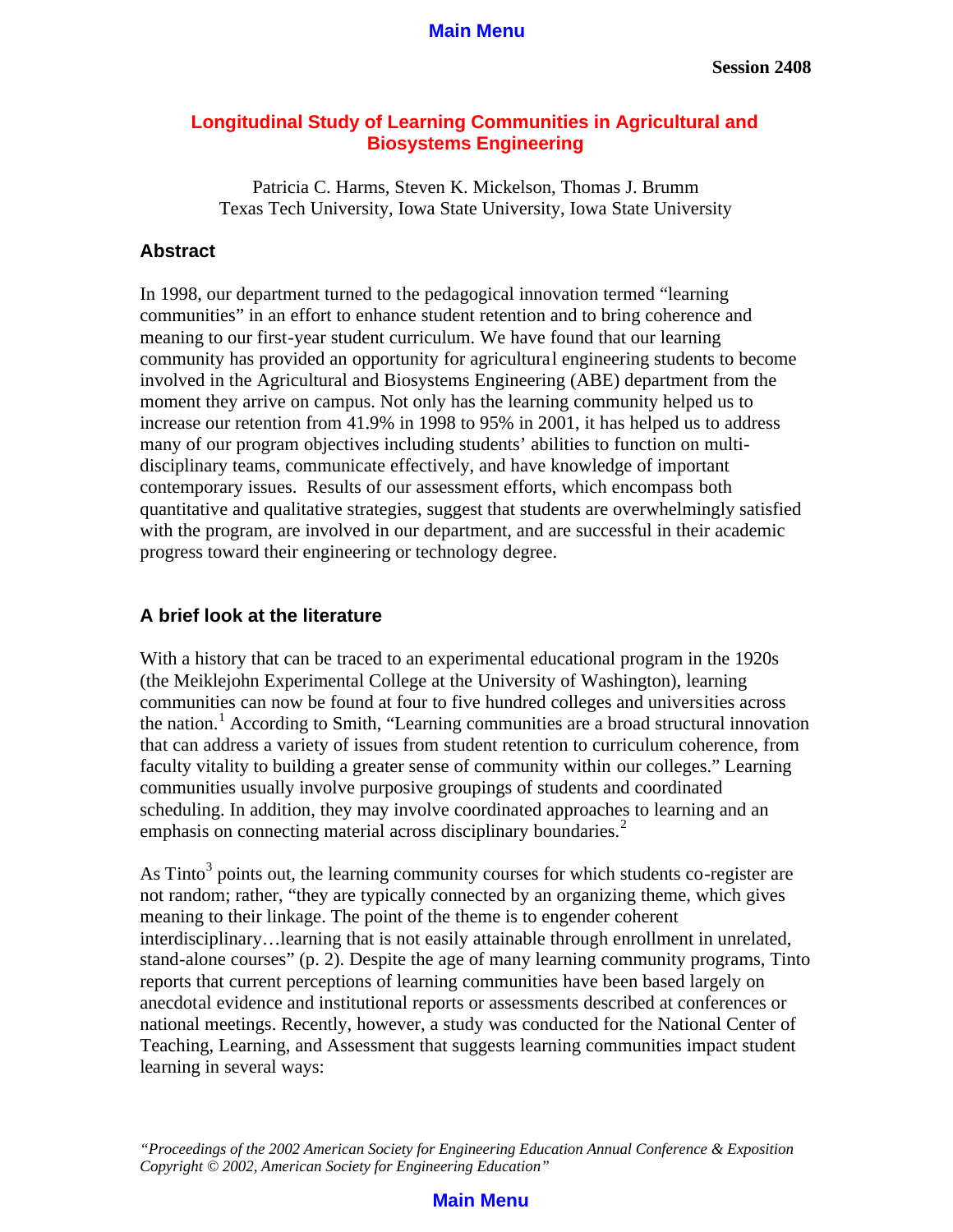- 1. Learning community students formed study groups that extended beyond the classroom.
- 2. Learning community students became more actively involved in their learning than did other students.
- 3. Learning community students perceived their learning experience was enriched by the other learning community participants.
- 4. Learning community students "persisted at a substantially higher rate" (than comparable students in a traditional curriculum).
- 5. Learning community students perceived themselves as more engaged academically and socially.
- 6. Learning community students reported an increased sense of responsibility for their own learning as well as the learning of their peers (p. 12).

The study reported by Tinto is important and offers a look at students' experiences and perceptions in two types of institutions where learning communities have been especially nurtured: community colleges and large, urban commuter campuses; however, many other types of higher educational settings were not included in the study. For our purposes, we are most interested in large, research oriented land-grant universities, like Iowa State University, places where students often have difficulty becoming engaged in the university.<sup>4</sup> To that end, we have been conducting an on-going assessment of our learning community, the results of which we will report in this paper.

## **The ABE LC at Iowa State University**

In our department, the umbrella term Agricultural & Biosystems Engineering Learning Community (ABE LC) has evolved to now encompass two complementary undergraduate programs available to our first- and second-year students who are majoring in agricultural engineering or agricultural systems technology: the ABE *learning* community, which is created by having students co-enroll for specially selected linked courses, and the ABE *living learning* community, a reserved portion of a specific residence hall. Other features of the ABE learning community include peer mentors and tutors, faculty-student dinners, and student service learning opportunities. The ABE LC has been described in detail in previously published papers.<sup>5,6,7</sup> A brief overview will be given here to provide the necessary background for this paper.

### *Overview of the ABE Learning Community Initiative*

The Department of Agricultural and Biosystems Engineering (ABE) at Iowa State University administers two separate curricula, the Agricultural Engineering (AE) curriculum in the College of Engineering, and the Agricultural Systems Technology (AST) curriculum in the College of Agriculture. The learning community was designed to enhance our students' academic and social lives, in addition to providing an opportunity for several of our students from our two majors to have at least one class together (first-year composition). Comprehensive objectives, as well as specific ABE LC objectives were designed to guide our program development and on-going assessment.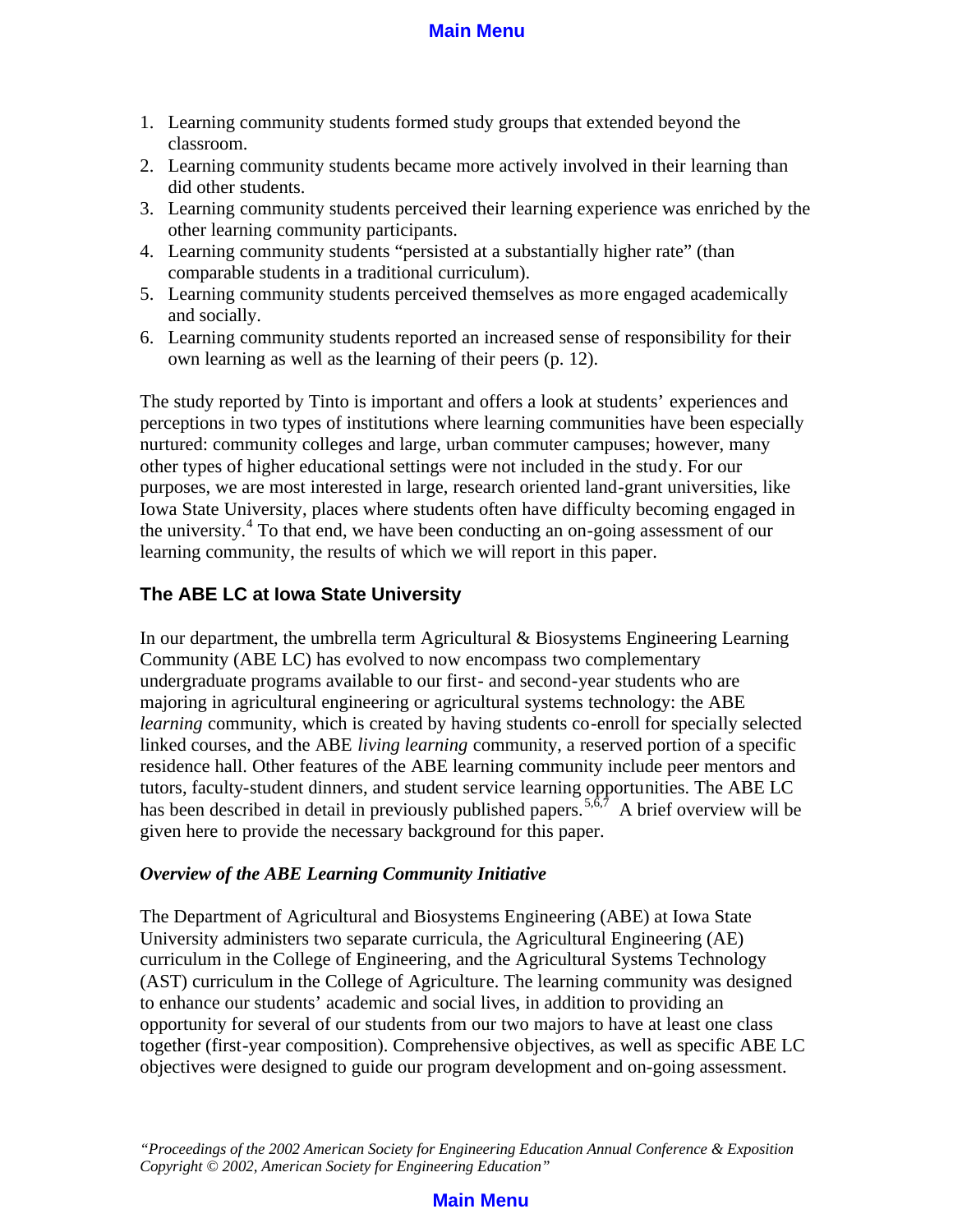## *ABE Learning Community Objectives*

The following comprehensive objectives guide the ABE LC initiative:

- · To build community for entering first-year students within the Agricultural Engineering (AE) and Agricultural Systems Technology (AST) curricula
- To increase the retention of the first-year students in the AE and AST programs
- · To increase recruitment of students into the ABE curricula, especially underrepresented students (women and minorities)
- · To enhance learning and team skills using collaborative, learning-based educational methodology in the learning community courses
- · To improve written communication skills by creating a writing link between the firstyear composition courses and other technical courses in the AE and AST curricula

Additionally, we created the following specific objectives, which have served as tangible guides for program planning:

- To build excitement for the fields of engineering and technology
- To increase student involvement within the department of ABE
- To increase student interaction with the ABE faculty
- · To increase student interaction with ABE upper-level students
- · To have students learn about the differences between the options within the AE and AST curricula
- To develop team skills through the use of collaborative, learning-based assignments
- To introduce students to various problems (areas of interest) within the agricultural engineering and technology field
- · To experience hands-on laboratories related to the AE and AST options
- · To increase involvement in professional societies and student branches
- To introduce technical writing skills during the first year of study
- · To make first-year composition courses more meaningful to students
- To establish career development/job preparation
- · To receive academic guidance related to curriculum issues

These general and specific ABE LC objectives were designed to help our department meet the following college and departmental objectives:

*College of Engineering Undergraduate and Learning Objectives:*

- In order to transition from a teaching-to a learning-based educational system, at least 75 percent of engineering faculty members will use collaborative, learningbased educational methodology in their courses.
- Total bachelor's degrees awarded will be 900 per year with approximately 35 percent to women and 8 percent to underrepresented minorities.

This paper will focus on the outcomes and objectives associated with the agricultural engineering (AE) curriculum. We have had an additional two years of experience with integrating AE students into a learning community relative to AST students. Future papers will discuss results from the AST portion of the learning community.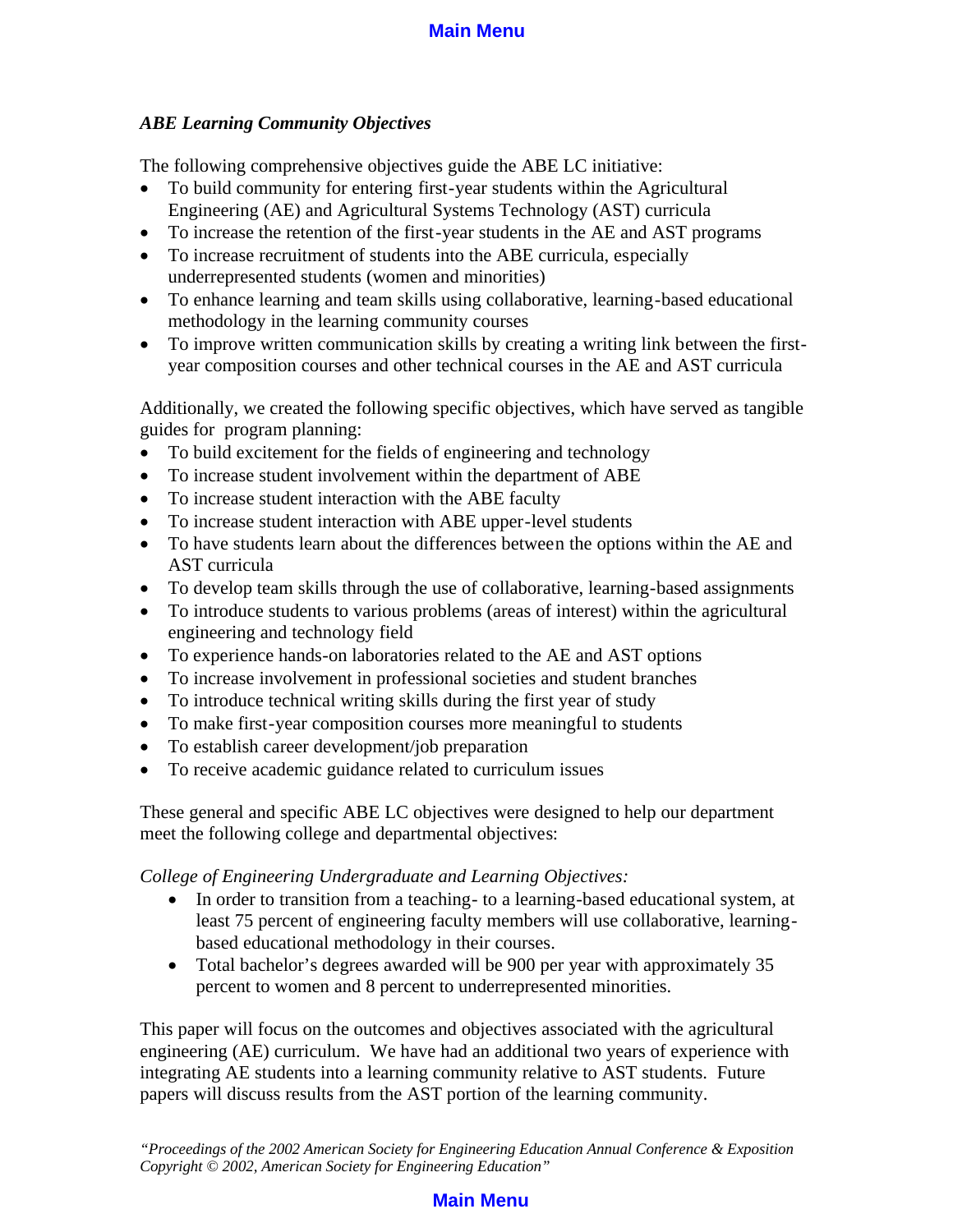### *Departmental Undergraduate and Learning Objectives:*

The objective of the academic program in agricultural engineering is to produce graduates who should have:

- An ability to apply knowledge of mathematics, science, and engineering in solving engineering problems
- An ability to design and conduct experiments, and to analyze and interpret experimental data
- An ability to function on multi-disciplinary teams
- An ability to identify, formulate, and solve engineering problems related to production, processing, storage, handling, distribution, and use of food and other biological products worldwide, and the responsible management of the environment and natural resources
- An understanding of professional and ethical responsibility
- An ability to use the techniques, skills, and engineering tools needed for engineering practice
- · A recognition of the need for, and an ability to engage in, life-long learning
- An ability to communicate effectively
- · The knowledge to understand impacts of engineering solutions locally, nationally, and globally
- A knowledge of important contemporary issues
- · A demonstrated knowledge of agricultural and/or biological sciences, and natural resource topics appropriate for a chosen option area

### *Learning Community Course Links*

The primary support for our LC are course links. By having students take a common set of linked courses, we hope to create community and meaning for our incoming first-year students. Students must enroll for two of the three classes in the learning community core in order to participate. Listed below are the course links for the first-year students in agricultural engineering (AE).

#### *AE First-Year Learning Community Core*

Fall 1999, 2000 & 2001

- Engr 101  $(R \text{ cr.})^{\dagger}$  Engineering Orientation for AE Students
- Engr 170 (3 cr.) Engineering Graphics and Design
- Engl 104 (3 cr.) First-Year Composition I (course link with Engr 170)

#### Spring 2000, 2001 & 2002

 $\overline{a}$ 

- A E 110 (1 cr.) Experiencing Agricultural & Biosystems Engineering
- Engr 160 (3 cr.) Engineering Problem Solving with Computational Laboratory
- Engl 105 (3 cr.) First-Year Composition II (course link with AE 110  $\&$ Engr 160)

<sup>†</sup> R cr. is an abbreviation for *required credit.* Engineering 101 is a course that all engineering students must take, but it is a course for which students receive no formal course credit.

*<sup>&</sup>quot;Proceedings of the 2002 American Society for Engineering Education Annual Conference & Exposition Copyright © 2002, American Society for Engineering Education"*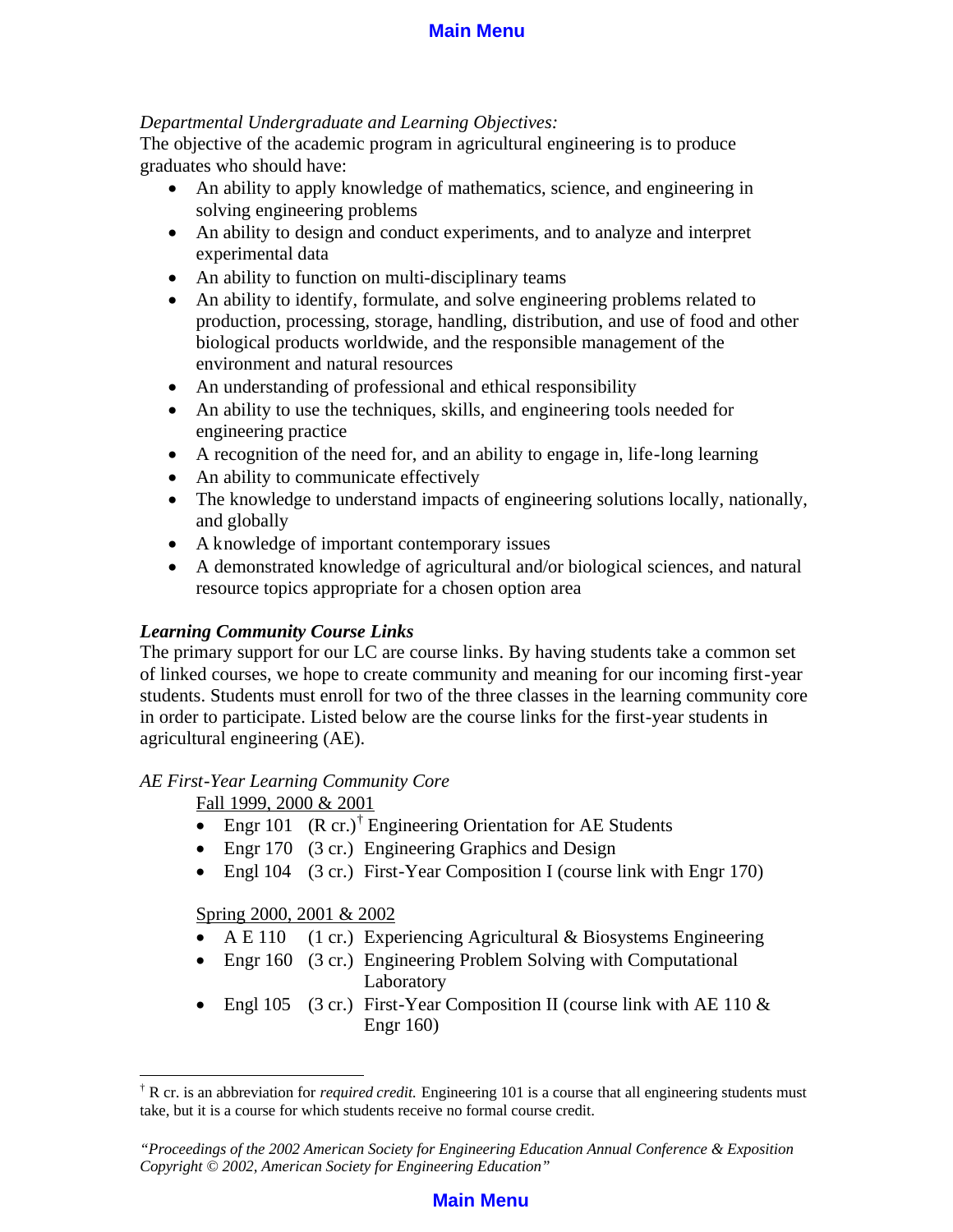Importantly, due to university placement policies, not all students are required to take English 104 and English 105. At Iowa State University (ISU), students are placed into first-year composition based on their ACT scores; therefore, many of our students majoring in engineering test out of English 104 due to their high ACT scores. In addition, some students bring college credit for English when they matriculate from high school; therefore, not all ABE students take English 104 or even English 105 at ISU. Because the numbers of students who take first-year composition varies and is usually slightly (or some semesters more than slightly) different than the group of students enrolled in the linked engineering courses, AST and AE students are frequently placed in the same firstyear composition sections, a strategy needed to fill one section of English (26 students). We had originally hoped that combining AE and AST students into one section of English 104 would help to create community between these two groups of students and have continued the practice because the students due appear to enjoy and thrive in the environment. Engineering 101, 160, and 170 are multi-section courses at ISU; however, we offer ABE specific sections for our students that are primarily taught by ABE faculty. This strategy not only enables us to cluster our students into one course, it also allows us to adjust the curricula to include topics and projects of particular interest to ABE students. Agricultural Engineering 110 is a experiential introductory course that is unique to our department and was described previously<sup>8</sup>. Tutoring for math and physics courses is also provided for AE LC participants.

### *Link with the English Department*

The link between the engineering and English curricula allows ABE students to address their communication competency at an early stage in their programs. Originally, we worked with the Department of English to link special sections of first-year composition courses (English 104 and English 105) with the ABE curricula. What has resulted are composition courses that have an agricultural and biosystems engineering and technology theme underlying the composition curriculum. These specialized composition courses allow ABE students to read and write about subjects related to agriculture, engineering, and technology, instead of the more general topics common in first-year composition courses. Importantly, we have also adjusted the curricula for the engineering courses to incorporate an increased emphasis on writing. In this rich environment, writing is introduced as an important life skill.

Five objectives related to the ABE LC guide the first-year composition curricula:

- · To begin to understand the integrated nature of communication within the agricultural engineering and technology profession
- · To learn academic writing processes, techniques, and skills
- To learn basic technical writing skills
- To begin to understand the concept of audience analysis
- · To learn social skills related to team building and team success

Additionally, the following more traditional first-year composition objectives are also addressed: to develop strategies for reading critically, to increase analytical skills applied to professional disciplinary discourses, to develop strategies to revise your [the student's]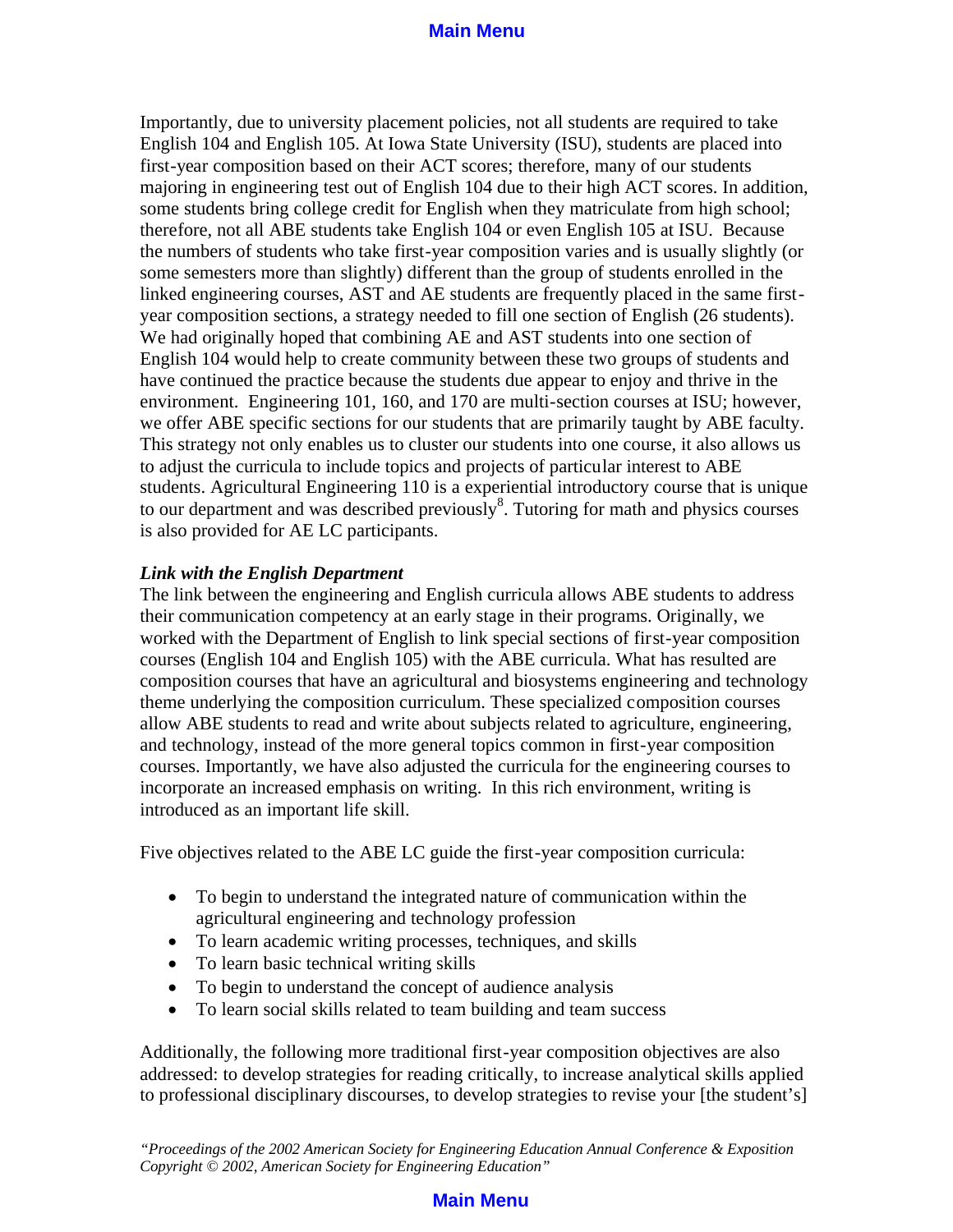own writing, to adapt your [the student's] writing to specific purposes and readers, to use a variety of informational sources, to use a variety of organizational strategies, and to avoid errors that distract or confuse readers.

### **Program Evolution**

The ABE LC has evolved in many ways over the last three academic years. During the first year (1999), the modifications made by the English instructor in the first year composition courses were significantly more than those made by the engineering faculty in the engineering linked courses. However, after observing several English class periods, the engineering instructor gradually learned more about how the English material could be integrated into his engineering course. An example of this is the use of in-class student peer review. The peer review process and materials were originally used in English104 as tools for students to provide meaningful feedback to each other prior to an assignment's due date. This activity and the associated materials were adapted and implemented in Engineering 170 at the end of the first semester (Fall 1999) with a written assignment accompanying an open-ended team design project. During the second (2000) and third (2001) years, the engineering faculty member in the LC links took on more of a leadership role in developing more meaningful connections between the linked courses. This became necessary due to the turnover from semester to semester in the English instructors.‡

An additional key development after year one was the establishment of a sophomore learning community. We had not intended to develop a learning community for nonfirst-year students; however, we accommodated the students' requests to create an advanced ABE LC. Presently, the sophomore LC involves a clustering of courses for which the students can elect to co-register; however, there are not the strong betweencourse linkages as is the case in the first-year LC. As more ABE faculty are becoming involved with the ABE LC program, we are encouraging the development of such interdisciplinary links.

Assessment of the program has also evolved over the last three years with the development of more focused pre- and post- surveys, focus groups, and the use of new competency based software for assessing student outcomes related to ABET.

## **Assessment of the ABE LC**

Since the beginning of the ABE LC, we have used a number of assessment tools to evaluate the successes and the opportunities for improvement in our learning community. Importantly, we have hired a doctoral student for each of the past two years who is dedicated to coordinating and implementing our assessment program. This position has been funded through a competitive university grant that funds much of our learning community initiative. Notably, our assessment program is approved through our

<sup>‡</sup> First-year composition courses are frequently taught by graduate students or by adjunct staff, which has made it difficult to establish a long-term relationship with any one instructor. We have had four different composition instructors since the learning community was implemented.

*<sup>&</sup>quot;Proceedings of the 2002 American Society for Engineering Education Annual Conference & Exposition Copyright © 2002, American Society for Engineering Education"*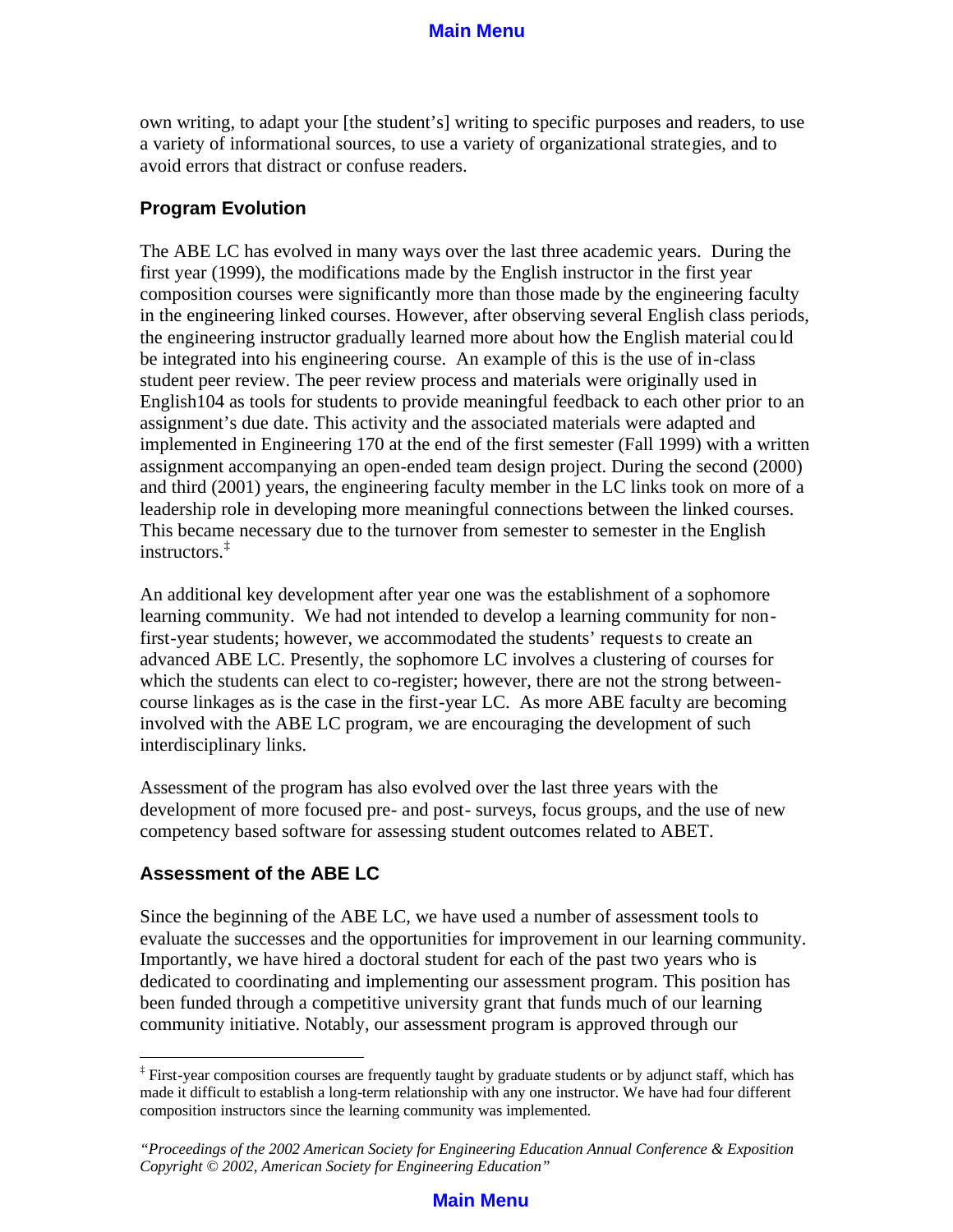university human subjects committee. Following the discussion of our assessment methods, we will present the findings from our research regarding the student participants.

#### **Assessment Methods**

Both quantitative and qualitative assessment methods have been used for data collection. Specifically, we have gathered information through student records (retention, grade point, academic progress), student and peer mentor surveys, student and peer mentor focus groups, and student writing samples.

*Student Records.* Student records are an example of assessment data that is readily available, but that is often left untapped. Presently, we have used student records to track retention rate. In the future, we intend to use this data to track students' academic achievement and progress. Importantly, our students have given us their permission (via a consent form) to review this information for the purpose of assessing our learning community initiative.

*Surveys.* We have found surveys to be an easy, efficient, and effective way to gather information from our learning community participants. A combination of forced answer Likert-type questions combined with open-ended questions provides us an opportunity to assess our target objectives and to gather meaningful reflective comments from the students. The data is useful for program planning on a semester-by-semester basis. In addition, we have maintained continuity in the survey tools, which has allowed us to compare data from year to year.

*Focus Groups.* We began using focus groups in the Fall 2000 semester as a method to augment our survey data. Focus groups are a qualitative research method which have high face validity and which are relatively inexpensive and time efficient.<sup>9</sup> For each focus group session, we recruit 5-9 students, a size we have found manageable yet large enough to foster between participant dialogue. If the size of a focus group is too large, the group is likely to fragment and participants may begin to have more than one conversation. Importantly, peer mentors involved with the learning community and faculty members are not placed in focus groups with students due to the hierarchical imbalance between the groups. According to Morgan,  $^{10}$  participants in a homogeneous group are more likely to speak freely about a topic. The focus groups are conducted by our doctoral student researcher, an individual with whom the students are comfortable yet who is not responsible for students' academic progress. This individual also processes the focus group transcripts so the anonymity of the students is protected.

*Writing Samples.* A rather unique aspect of our assessment program has been the collection of student writing samples. Because writing is such an important feature of our learning community, we saw the students' writing activities and assignments as potential sources for gathering important assessment data. Particularly, we have found several of the students' first-year composition assignments as rich sources of information regarding the students' perceptions of their learning community experience. Again, the students have given us permission to use these documents in our LC assessment activities.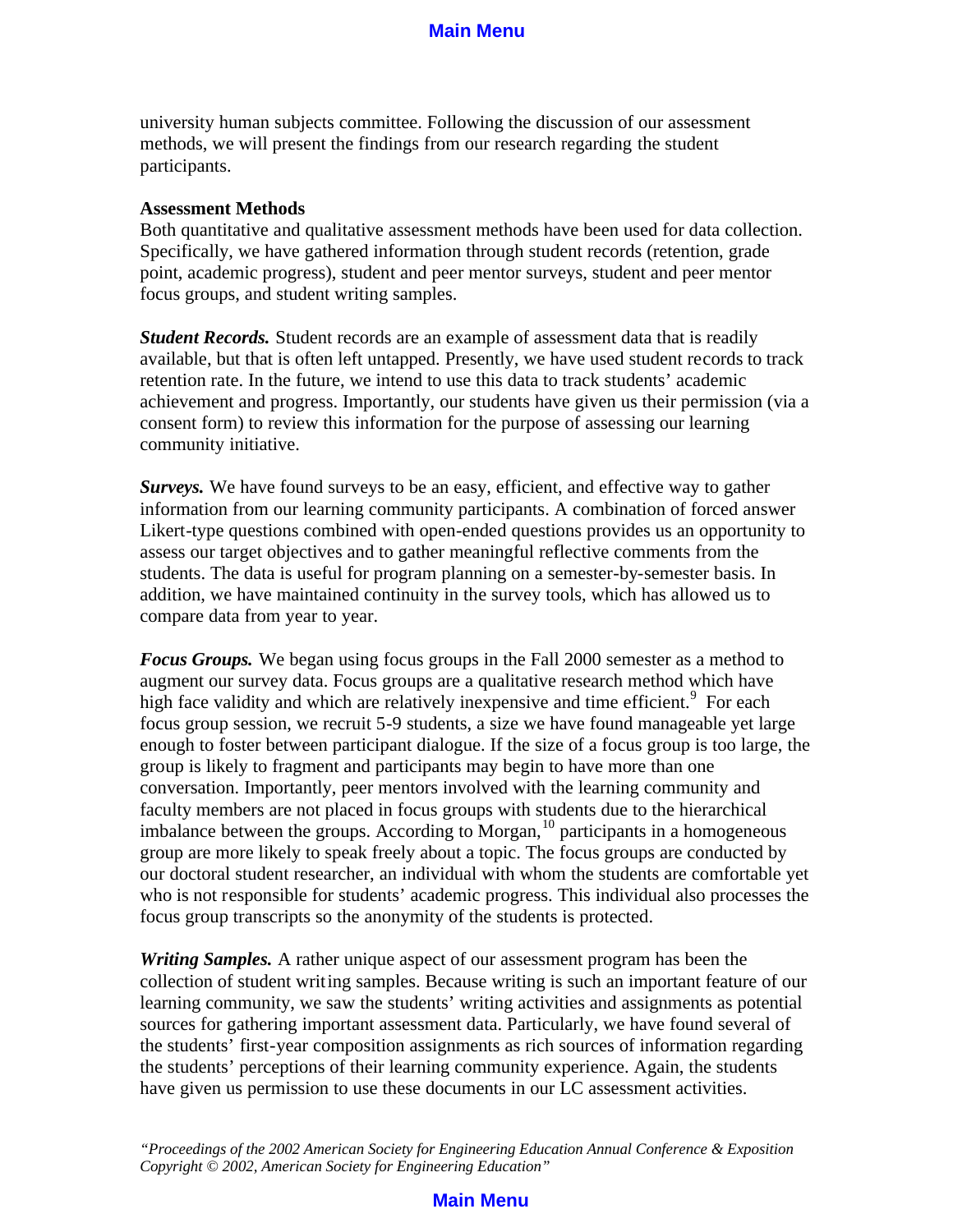### **Findings regarding student participants**

Our assessment program has yielded large amounts of data, a result that has both positive and negative implications. On the positive side, we have a wealth of information from which to draw; however, that volume of data has been a bit unwieldy to process. At this time we have been most interested in discovering if the LC has in fact helped us to achieve the five comprehensive objectives guiding our LC initiative. We have strong evidence addressing four of the five objectives:

- 1. The ABE LC fosters an increased sense of community students majoring in the ABE department. (Objective 1: To build community for entering first-year students within the AE and AST curricula.)
- 2. ABE students persist at a substantially higher rate than ABE students did prior to the LC initiative. (Objective 2: To increase the retention of the first-year students in the AE and AST programs.)
- 3. Students who have participated in the ABE LC report that the LC has enhanced their academic experience and success; however, some students report being tired of spending too much time with the student cohort. (Objective 4: To enhance learning and team skills using collaborative, learning-based educational methodology in the learning community courses.)
- 4. Students report that the Fall 2000 first-year linked learning community courses (English 104/Engineering 170) helped them to perceive the importance of firstyear composition and that this linked course experience has helped them in a future technical course (Engineering 160). (Objective 5: To improve written communication skills by creating a writing link between the first-year composition courses and other technical courses in the AE and AST curricula.)

#### *Increased sense of community.*

Evidence of community building in the department is a comprehensive objective linked to several of the specific LC objectives. Specifically, we believe excitement for the AE and AST fields, increased departmental involvement, increased student/faculty interaction, increased lower level/upper level student interaction, and increased involvement in professional societies and student branches all suggest students have an increased sense of community with the department.

Results from surveys conducted at the end of the fiscal year for 1999 and 2000 provide the evidence of the community building taking place from the student perspective. Students were asked to respond to statements related to the AE LC objectives. For all five statements shown in Figure 1, on the average, the students agreed to strongly agreed.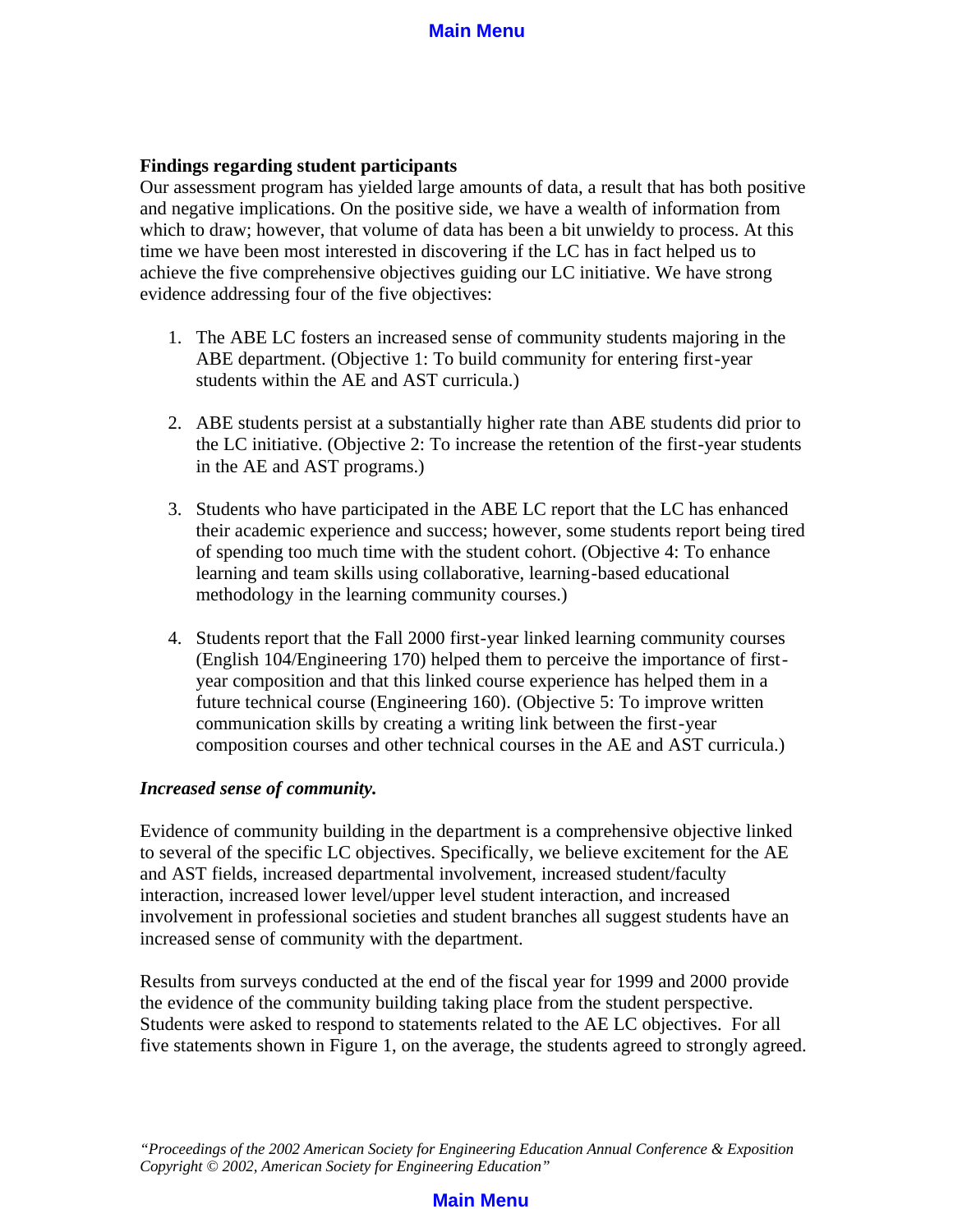



Figure 1. Average response to the following ABE learning community statements

- $(1 =$  strongly disagree;  $2 =$  disagree;  $3 =$  agree;  $4 =$  strongly agree):
- 1. I am excited to be a part of the field of engineering and technology.
- 2. I have been involved with the ABE Department this year.
- 3. I have interacted with the ABE faculty this year.
- 4. I have interacted with upper-class ABE students this year.
- 5. I have become involved in a professional society or a student organization.

One way we have measured students' levels of comfort in the department is to ask them the following survey question: "About how many faculty members in ABE do you know well enough to engage in a conversation?" As Figure 2 shows below, by the end of their sophomore year, seventy-five percent of the 1999-2000 students felt they knew more than four ABE faculty members well enough to engage in a conversation.

*"Proceedings of the 2002 American Society for Engineering Education Annual Conference & Exposition Copyright © 2002, American Society for Engineering Education"*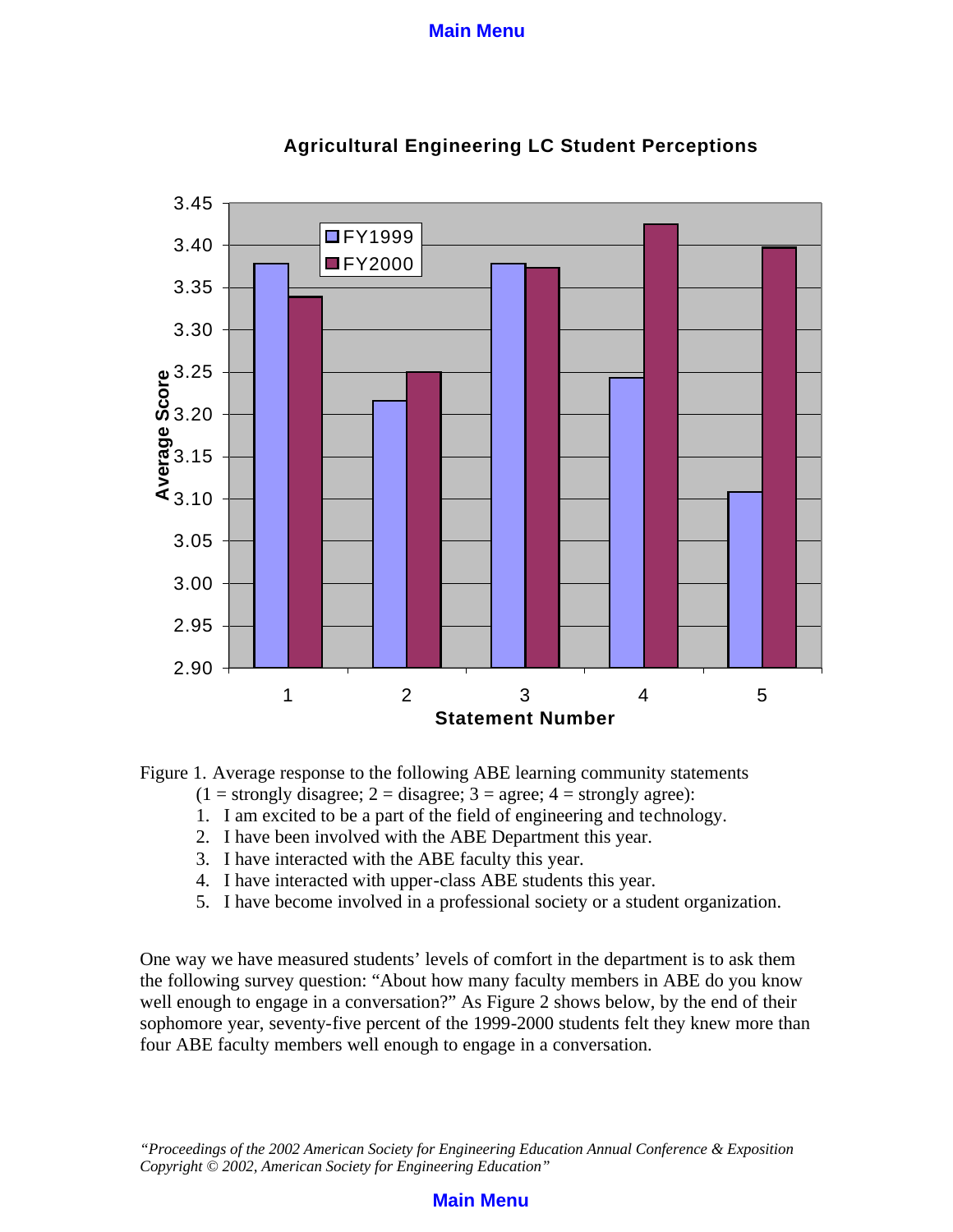

**Student familiarity with faculty**

Figure 2. Student familiarity with faculty

Additionally, we have sought reflective comments from the students regarding this issue.

*"ABE is the right place for me and all the students and faculty are friendly" (first-year student survey, Spring 2001).* 

*"I now know most of the people who are also freshman agricultural engineers, and I have also met many of the ABE faculty through the program" (first-year participant, first-year composition assignment, Spring 2000).*

*Increased retention.* Retention rates for the agricultural engineering program are shown in Figure 3 for the school years 1997-2000. The AE LC started in the spring of 1998. The first full year of the AE freshmen LC was in 1999. The sophomore AE LC began in 2000. One-year retention rates have steadily increased from 1997 to 2000. The jump from the non-LC year to the LC year was 13 percent. The next year it grew another 11 percent, and in 2000 leveled off around 91 percent. With the addition of a sophomore LC, we have seen the two-year retention rate grow from 42 percent to 72 percent from 1998 to 2000.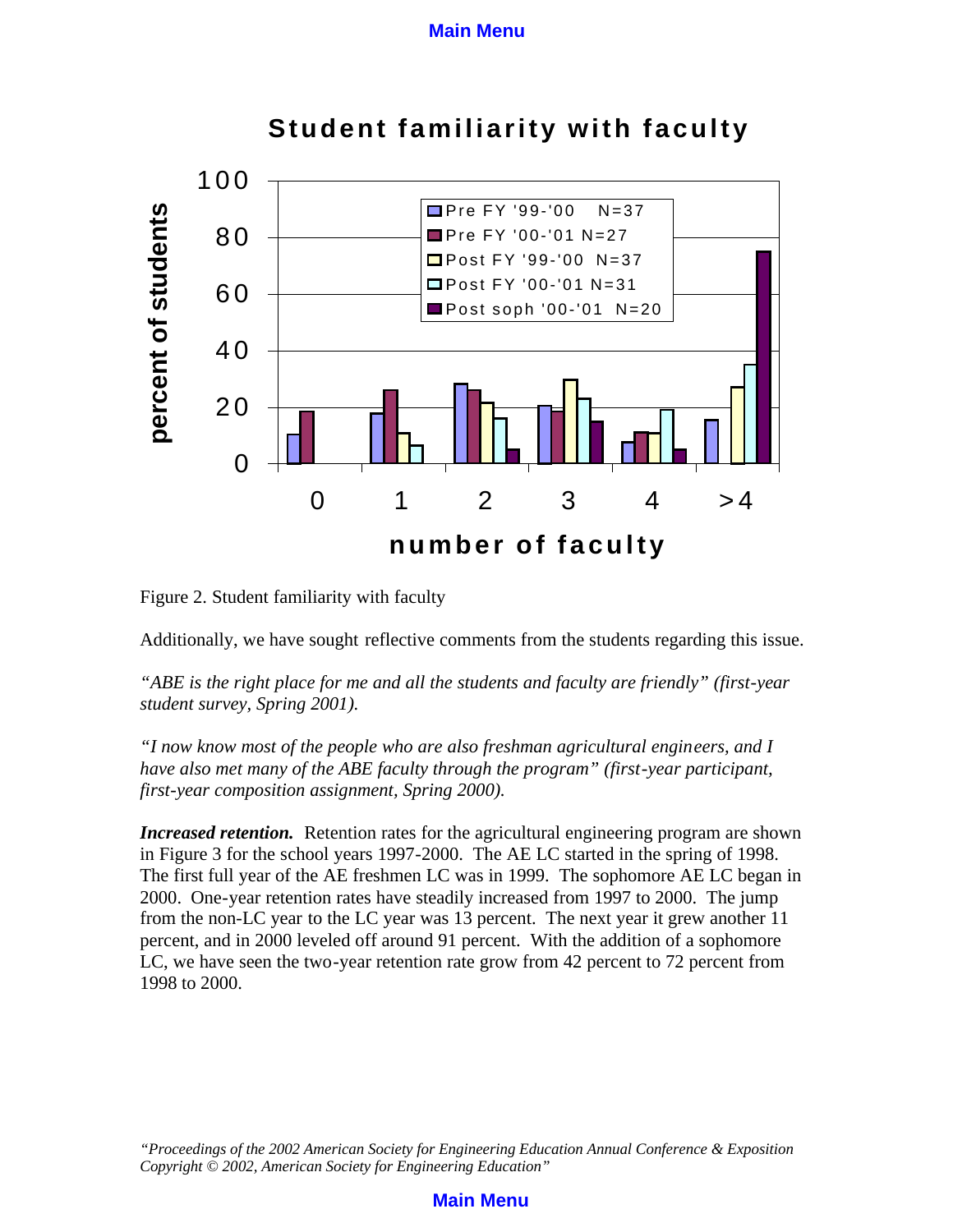

## **Agricultural Engineering Rention, 1997-2000**

Figure 3. Agricultural engineering retention rates for FY1997-FY2000

*Enhanced academic success and experience.* At this time, we have looked to the students' perceptions as a method of assessing students' academic success and experience. Overwhelmingly, the students' comments suggest that they believe the learning community has enhanced their academic experience positively. Many of the students have reported that the opportunity to work with other members of the LC has enhanced their academic performance.

*"The community allows for us to work together a lot more…I believe my grades are higher because of the community" (sophomore learning community participant, Spring 2001 survey).*

*"Definitely! The classes have been much easier with others in the same class [who] I know well. It has greatly boosted my GPA" (sophomore learning community participant, Spring 2001 survey).*

*[The learning community] experience has allowed me to grow as an individual and develop excellent teamwork skills. I believe that the learning community has helped me obtain high academic achievement in my courses" (first-year learning community participant, Spring 2000 first-year composition assignment).*

Many learning community students have reported that they frequently form out-of-class study groups with other students in the learning community. Anecdotally, we have also noticed an increase in the number of students who are studying together in our building during out of class time. The increase may be partially due to increased access to study areas; however, the students' placement into common sections of courses has also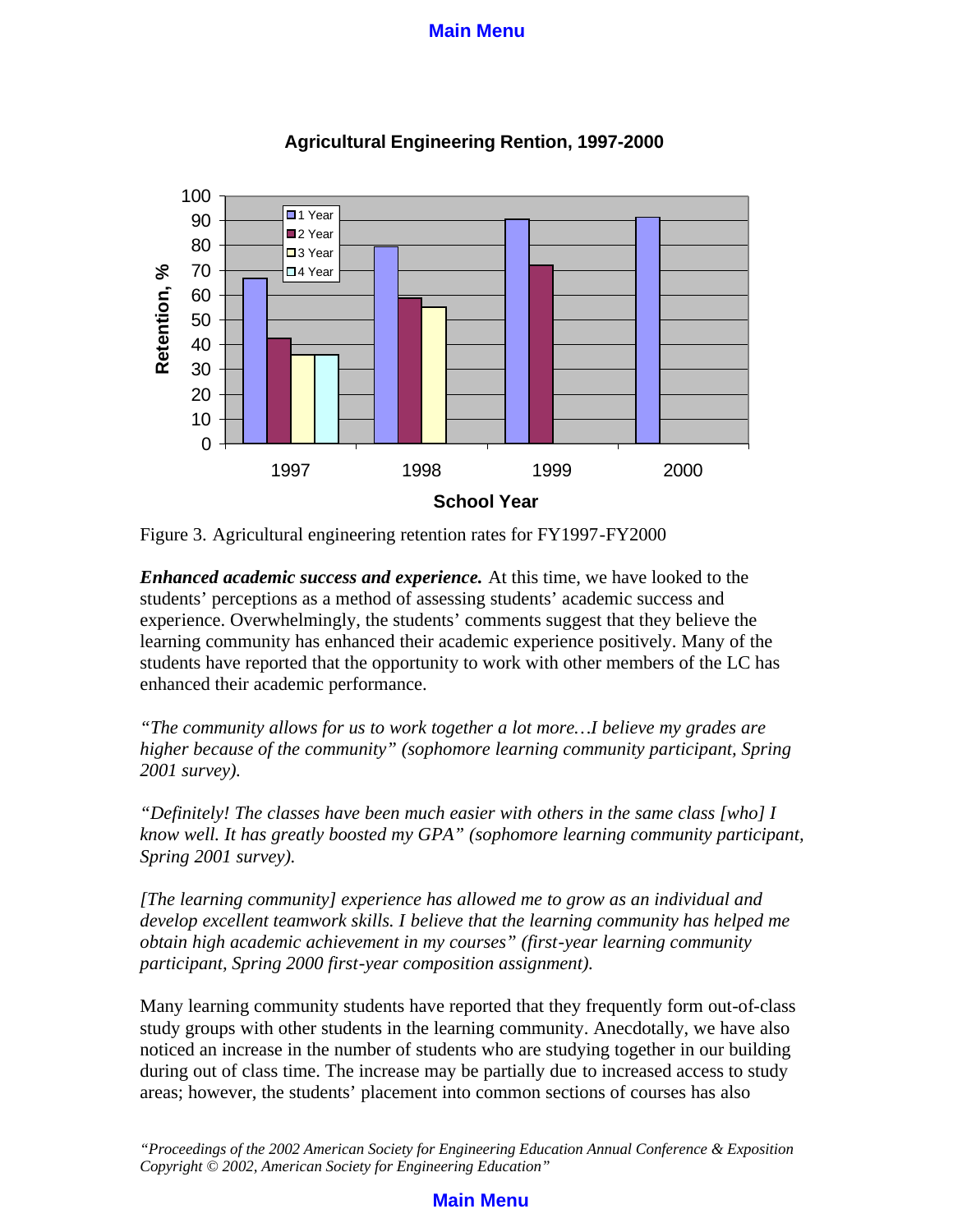increased the feasibility of peer study groups. Notably, prior to the LC only upper-level students were seen with any frequency in the building studying after hours; presently students representing all levels are seen regularly in our building.

In addition to perceptions of enhanced academic performance and participation in peer study groups, LC participants have also indicated that having introductory courses that were linked and had an ABE theme motivated them to learn and to participate in class. The student comments below reflect how the learning community helped to enhance student engagement in the curriculum.

*"The stuff that we were learning [in English 104] applied to Engineering 170 and it was something that we would actually be using in the future. I was able to see how the stuff we were learning not only applied to Engineering 170, but also to what we would be doing in the future. This not only proved valuable, but also gave me…motive, you could say, to make sure I learned as much as I could so in the future I would be able to do the best job I could" (first-year learning community participant, Fall 2000 first-year composition paper).*

*"[Linked classes] made it a lot more interesting. And I was willing to get more in-depth with it because I could see how it was going to be applied. Like giving presentations and that…because we did it in both classes and that helped out a lot. [I] could see how you would use it in the future, so I was willing to learn more from it" (first-year learning community participant, Spring 2001 interview).*

Despite most students' general expression of satisfaction, a few of the students who were involved in both the LC and the LLC have reported they were tired of spending so much time together. The student quoted below represents this sentiment.

*"I dunno, when you're starting out it's kinda nice cause you're with the same people your first classes, but now it's like I see [them] everyday…And it's kind of frustrating cause you see the same people every day. Not many new people come in because everybody's always studying. Not many people go out. I don't mean to be mean to it, but it's boring a lot of the time…Right now, maybe since I'm about done with my first year, I'm looking for something different. Something else besides a bunch of farmers…No offense to you guys…it's nice to talk to people with the same interests, but at the same time, it gets old. (first-year participant, focus group, December 2000).*

In addition to the theme relating to spending possibly too much time together, an additional theme of constructive criticism we have received relates to the instructors who have been selected or who have volunteered to teach in the learning community. The student comments that follow address this frustration:

*"I'm thinking that for English 104, she wants an ungodly amount of work!" (first-year participant, focus group, October 2000).*

*<sup>&</sup>quot;Proceedings of the 2002 American Society for Engineering Education Annual Conference & Exposition Copyright © 2002, American Society for Engineering Education"*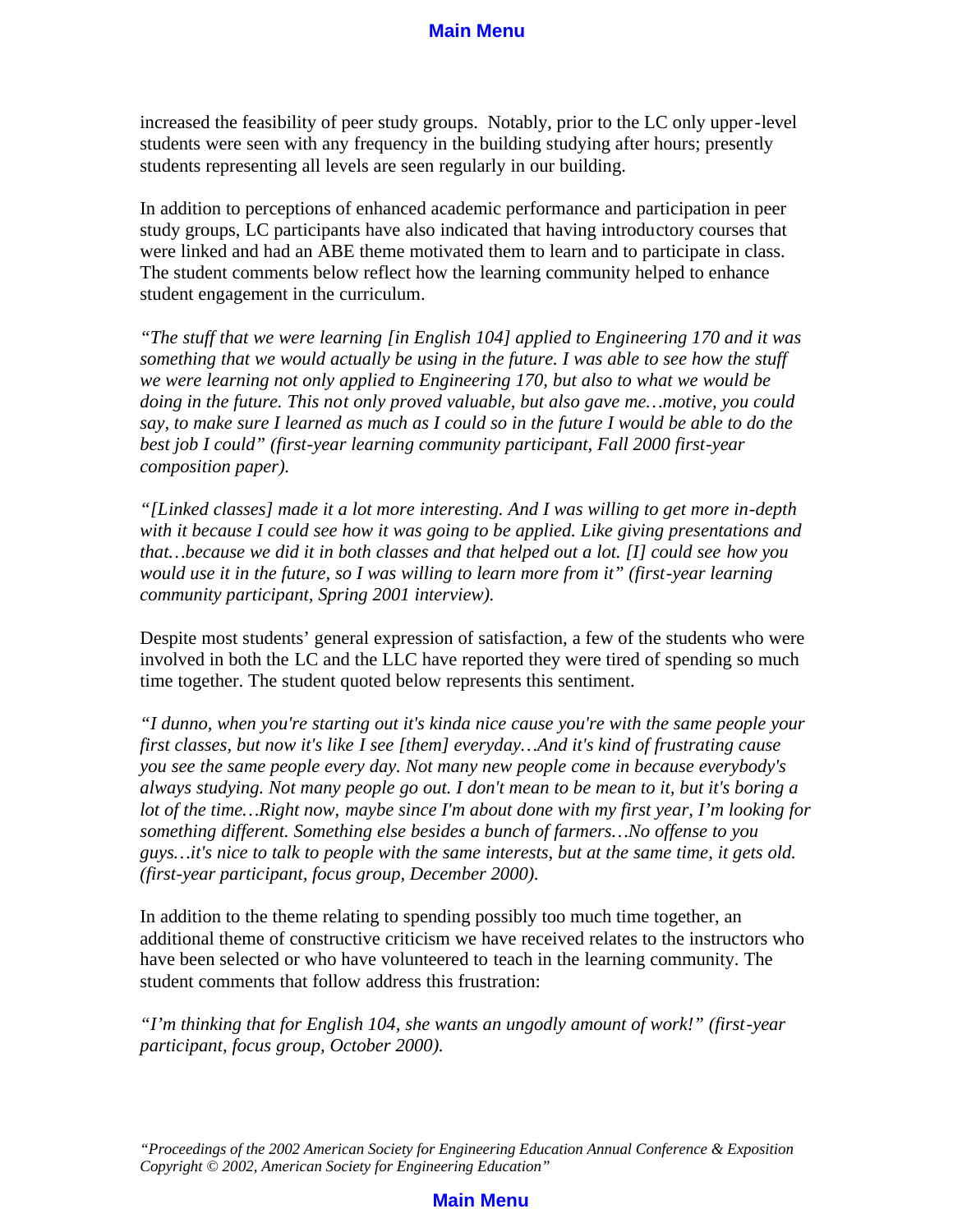*"It was beneficial, but they seem to find the hardest teachers for the classes that they can" (sophomore participant, Spring 2001 survey).*

*"The ABE students shouldn't have to work harder" (first-year participant, Spring 2001 survey).*

While we certainly don't attempt to place instructors based on our perceptions of their rigor in the classroom, we do attempt to place instructors who take teaching seriously and who are recognized as good teachers. Of relevance to this particular theme is the comment from a first-year student who suggested that he worked harder in his linked learning community first-year composition course (English 104) than he did in a nonlinked section of first-year composition (English 105) during his second semester because the material and the instructor motivated him:

*"I kind of miss the part about it being ag related, major and stuff. I thought that helped out a lot, but on the other hand I kind of like [105] because it's just a lot easier…It's just your regular English class. You just read a paper, write about it and I don't know. I'm maybe learning in it, but it's not quite as intense…I got an A- in 104 compared to a B in 105. I can say I'm a lot less involved in 105. I mean, 104 involved 170 and different classes, and so, I kind to had to spend a little more time on it. I kind of just work to get by in 105, because it seems like that's all she really expected. She didn't get quite as in-depth to it, so I just worked to get by in that class." (first-year participant, Spring 2001 interview).* 

*Enhanced understanding of communication.* A particularly exciting finding in our research is the effect the learning community appears to be having on our students' communication skills. On average, first-year learning community participants (1999-2000 and 2000-2001) agreed or strongly agreed that they had learned technical writing skills during their first year in college (Figure 4). A ranking of 3 or greater indicates agreement. Prior to the learning community, technical writing was not addressed specifically until the students reached their junior or senior year and they took a technical writing English course.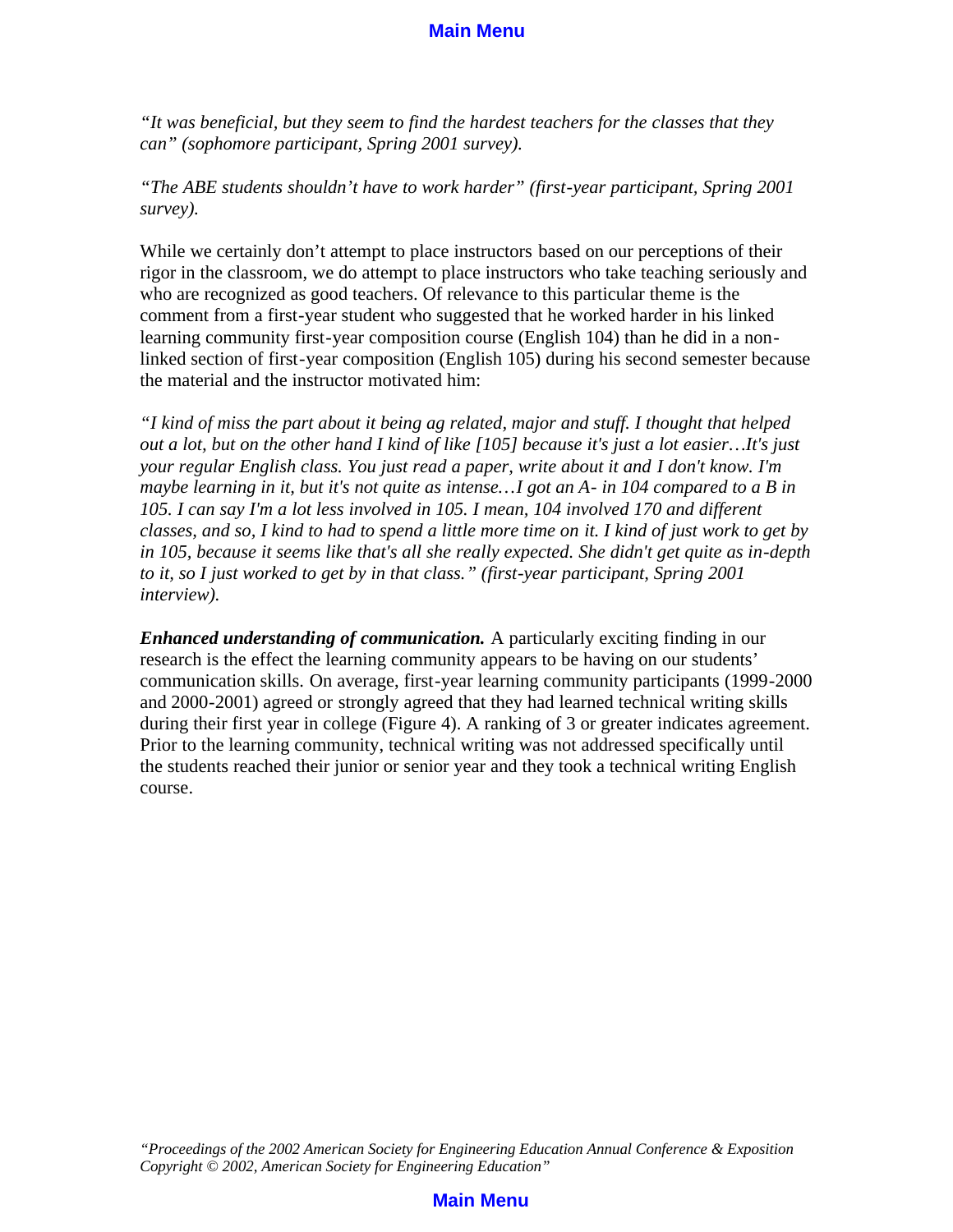

# **Technical writing skills**

Figure 4: On average, the first year students in the 1999-2000 and the 2000-2001 learning community agreed or strongly agreed that they had learned technical writing skills during their first year in college. A ranking of 3 or greater indicates agreement.

Additionally, students have reported that the writing they have done in their linked English and engineering courses has been beneficial to them. The student quoted below is representative of this theme: *"I mean, but I'm just not an English person. Never have been. In high school, didn't like it. But…we're writing a paper for engineering right now you know, and I think it's really benefited me, ya know when it comes to writing that. It's really, I think it's benefited me to have [English 104]"* (first-year participant, focus group, December 2000).

*"English 105 in the learning community helped me tremendously in my report writing skills"* (sophomore participant, Spring 2001 survey).

During a focus group held during the second semester of their first year (Spring 2001), several students revealed that writing they had done in their first-semester linked courses (Fall 2000—English 104 and Engineering 170) was helping them to also be successful in Engineering 160 (the course they were taking 2001). The student comment below is representative of this theme.

*"[W]e did a lot of stuff in 170 that went along with 104 and was useful…I'm still using the stuff I learned last semester in [Engineering 160]* (first-year participant, focus group, February 2001).

*"Proceedings of the 2002 American Society for Engineering Education Annual Conference & Exposition Copyright © 2002, American Society for Engineering Education"*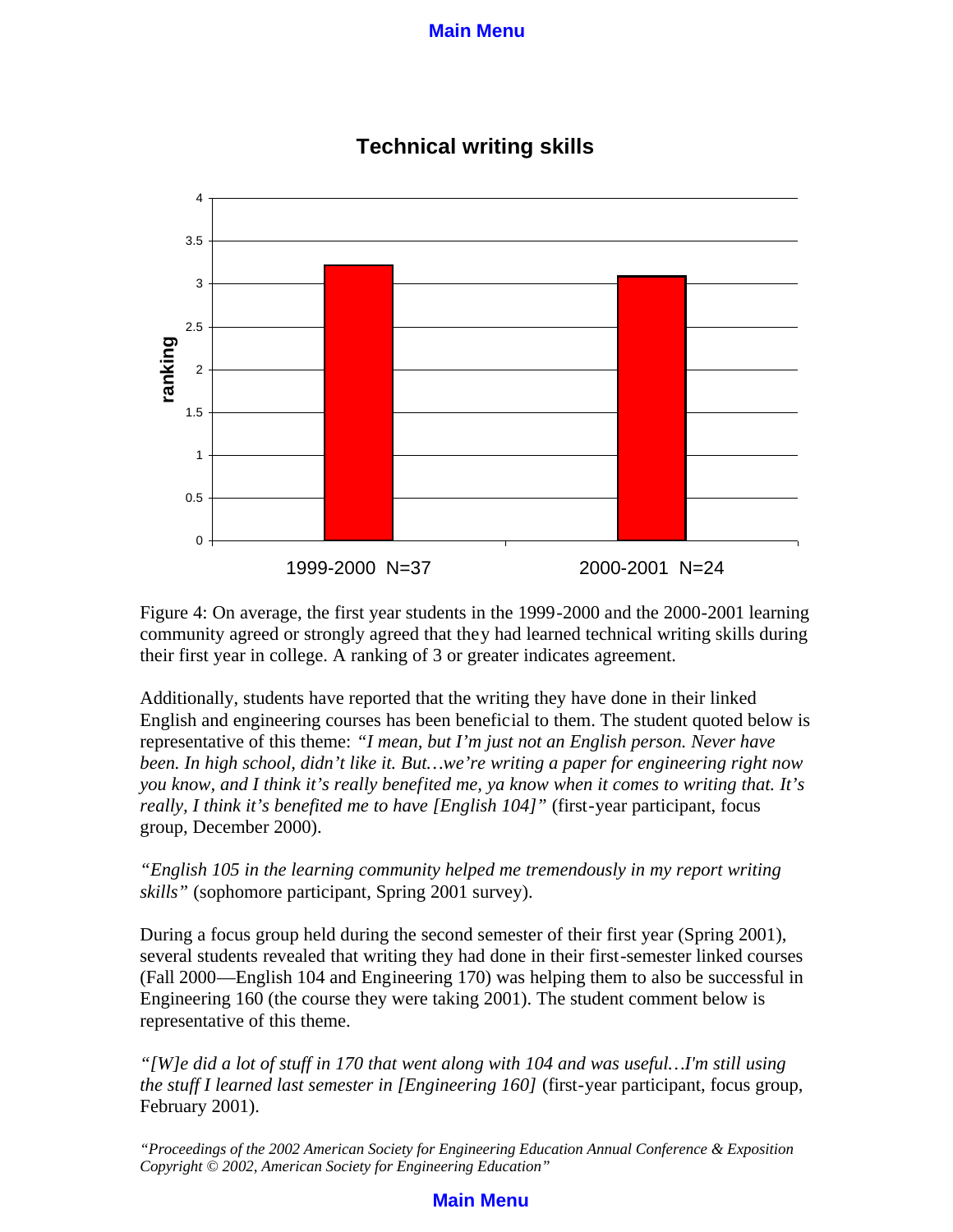While most comments regarding their communication experience in the learning community were positive, a few students expressed frustration when they perceived that their engineering instructor and their English instructor had different expectations. The following focus group transcript (December 2000) provides evidence of this concern:

| Student 1: | I think they both want, it seems like they both want different things.                                                                                                                                      |
|------------|-------------------------------------------------------------------------------------------------------------------------------------------------------------------------------------------------------------|
| Student 2: | They do. They do want different things.                                                                                                                                                                     |
| Student 1: | The papers are different.                                                                                                                                                                                   |
| Student 2: | I think it's completely [different]. Cause on that presentation, [the English]<br>instructor] gave me like a perfect cause I used my hands and [the<br>engineering professor] docked me for using my hands. |

Particularly, the students were frustrated to discover that their engineering professor placed more emphasis on correctness than did their English instructor: (December 2000 focus group transcript continues)

| Facilitator: | What does [the engineering professor] comment on?                                                                                                                                                                                                                                                                                           |
|--------------|---------------------------------------------------------------------------------------------------------------------------------------------------------------------------------------------------------------------------------------------------------------------------------------------------------------------------------------------|
| Student 3:   | Spelling. (laughter) My spelling is always nasty and he's always like<br>(vocal sound indicating disgust)I expected it to be the other way around.                                                                                                                                                                                          |
| Student 4:   | He's a stickler on [commas and punctuation].                                                                                                                                                                                                                                                                                                |
| Student 3:   | Yeah, he's more like [strict], and [the English instructor's] more kinda<br><i>that (vocal sound indicating whatever)</i>                                                                                                                                                                                                                   |
| Student 1:   | Write, just write.                                                                                                                                                                                                                                                                                                                          |
| Student 5:   | Yeah, just write about it. Who cares if it's all correct or what. And she<br>never comments about your spelling or grammar or anything at all. I<br>mean I've never had any problem with that with her. I've noticed that with<br>Dr. M, I've had a few problems there andyeah it is kind of weird, it's<br>kind of backwards what they do. |
| Student 3:   | Different than what I thought it would be.                                                                                                                                                                                                                                                                                                  |
| Student 5:   | Yeah. yeah.                                                                                                                                                                                                                                                                                                                                 |

Importantly, following the semester, this same group of students had a changed perception of their English 104/Engineering 170 experience as they reflected back on the experience in the following transcript (February 2001 focus group):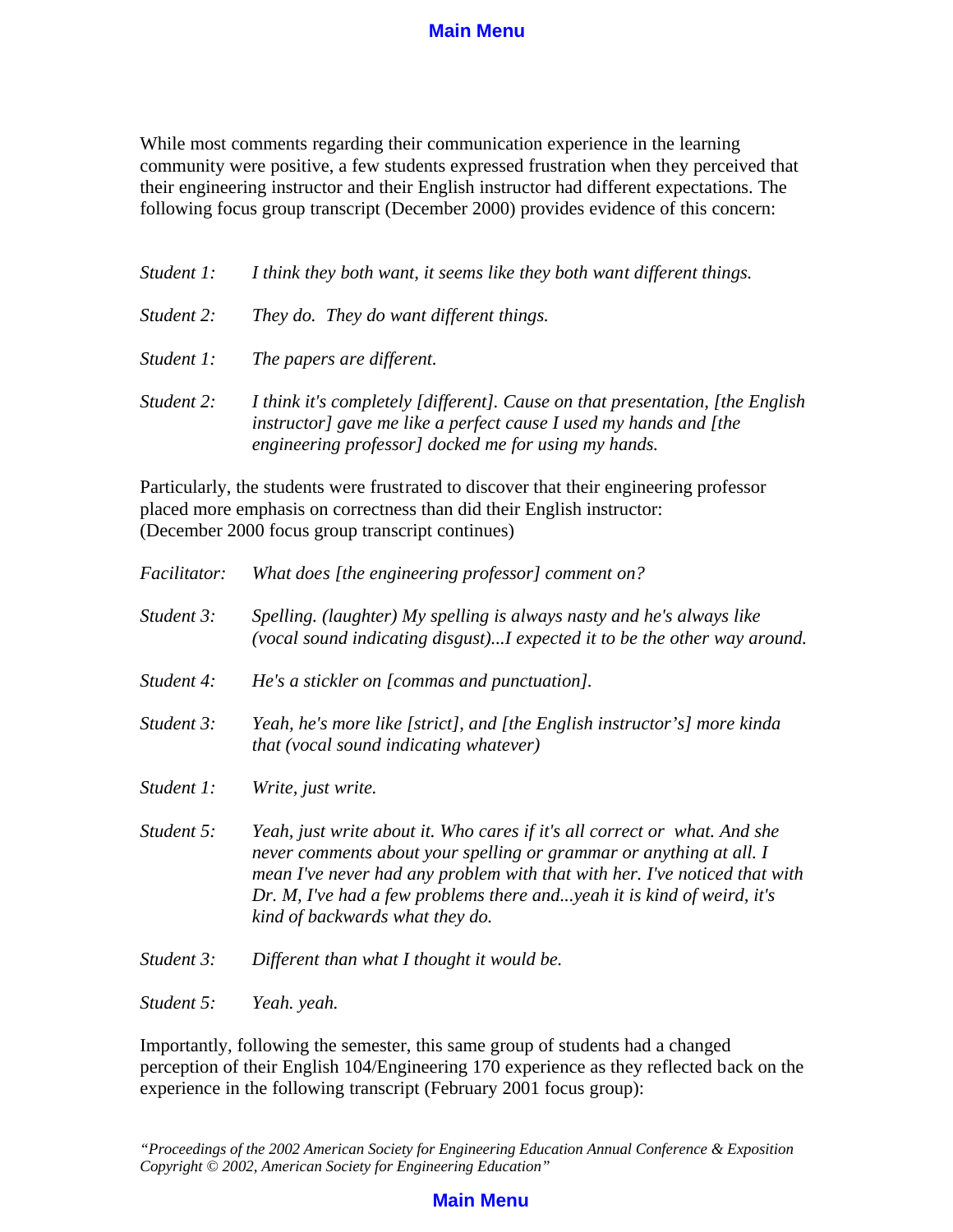| Student 3:          | Well, we did a lot of stuff in 170 that went along with 104 and was useful.<br>[T]hey kind of worked hand in hand. This semester it's really not the same<br>I guess. The stuff that I'm learning now doesn't help me as much I'm still<br>using the stuff I learned last semester in $[Engineering 160]$ . |
|---------------------|-------------------------------------------------------------------------------------------------------------------------------------------------------------------------------------------------------------------------------------------------------------------------------------------------------------|
| <i>Facilitator:</i> | But which class from last semester are you applying to 160?                                                                                                                                                                                                                                                 |
| Student 3:          | 104 AND 170. Both of those together. Those together really has made<br>the report writing for 160 a lot easier.                                                                                                                                                                                             |

*Facilitator's note: Other students indicate general consensus through head nods and words(e.g., yes, yeah indicating agreement.*

#### **Conclusions**

The ABE Learning Community continues to achieve its objectives. We have built a strong sense of community among the students within the department. Student retention rates have soared; longitudinal data shows that first-year students persist into the sophomore and junior years. Students who have participated in the ABE LC report that the LC has enhanced their academic experience and success. There is tangible evidence of improvement in students' writing and communication skills through the link to the first-year composition courses.

We have not achieved the objective of increasing the number of female and minority students. While the number of females in the ABE Department have increased over the last three years, it has not been dramatic. The number of minority students has not changed during the same time period. Focused efforts to address this objective are planned for the future.